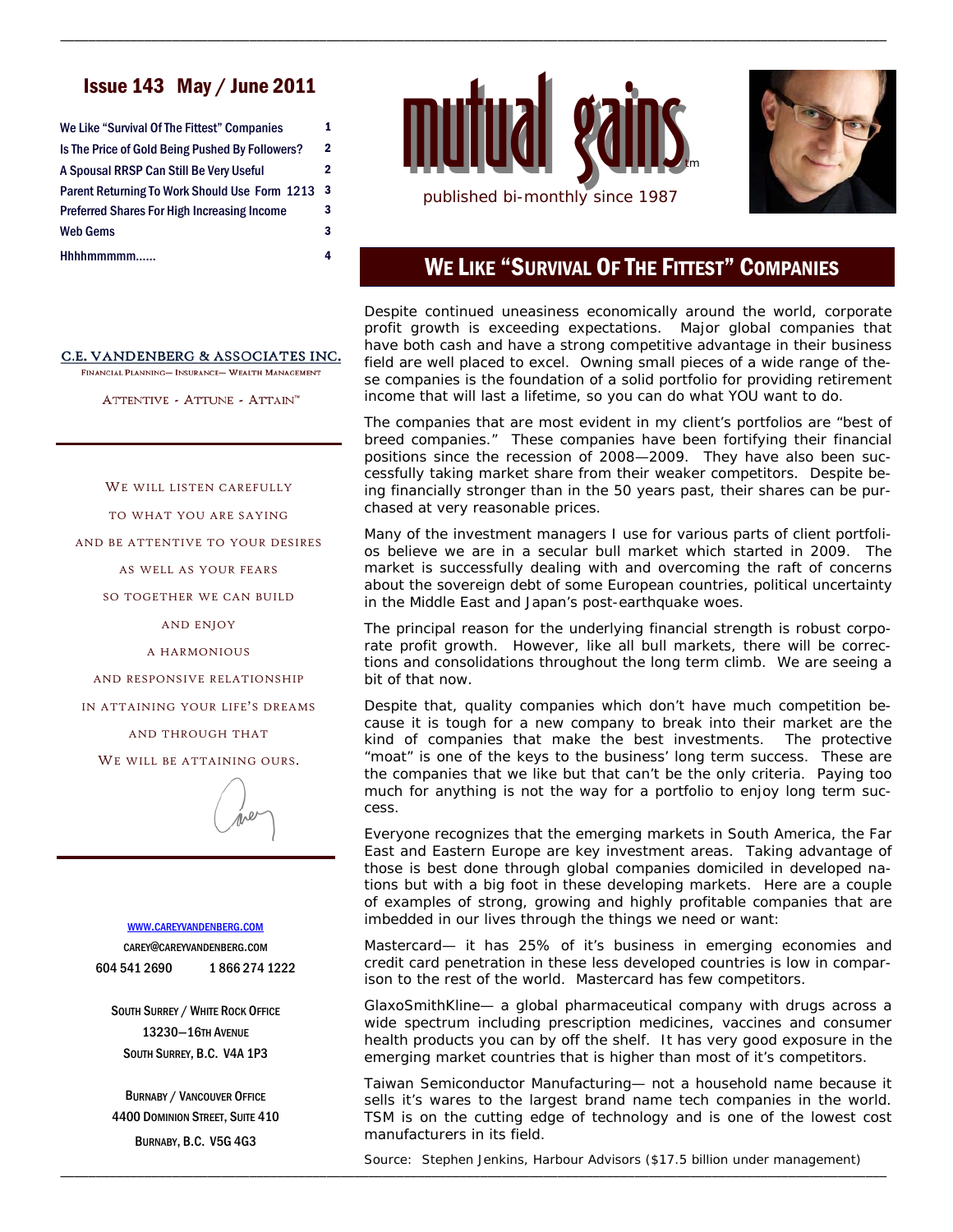### IS THE PRICE OF GOLD BEING PUSHED BY FOLLOWERS?

What's going on with gold is the concept of social proof, which says if everybody believes it, it must be valid.

\_\_\_\_\_\_\_\_\_\_\_\_\_\_\_\_\_\_\_\_\_\_\_\_\_\_\_\_\_\_\_\_\_\_\_\_\_\_\_\_\_\_\_\_\_\_\_\_\_\_\_\_\_\_\_\_\_\_\_\_\_\_\_\_\_\_\_\_\_\_\_\_\_\_\_\_\_\_\_\_\_\_\_\_\_\_\_\_\_\_\_\_\_\_\_\_\_\_\_\_\_\_\_\_\_\_\_\_\_\_\_\_\_\_\_\_\_\_

A perfect example of what's happening with gold happened in Toronto once during Nuit Blanche, a major arts festival. There was an exhibit on Yonge Street set in a little alcove between two buildings. It was curtained off, and the title of the exhibit was, "You've Got to See This." There was a massive line up and they were only allowing one person behind the curtain every 3 to 5 minutes. All that would happen once you got behind the curtain is someone would usher you out the other end. That was it. There was nothing to see.

It was an experiment to see if people would wait around for an hour for absolutely nothing, based on the perception there was something worth seeing. People who went through the curtain and out the other end would come back around to the line and warn everyone the whole thing was a scam. But most of the people in line believed the warnings and complaints were part of the performance, so they kept waiting.

This experiment showed perception wins over reality almost every time.

#### A SPOUSAL RRSP CAN STILL BE A USEFUL TOOL TO REDUCE TAXES

24 years ago (1987), when I first started taking on financial planning clients, I would use a spousal RRSP as a way to even out retirement income between spouses and thus reduce income tax during retirement. This was particularly needed if one of the spouses earned significantly more than the other spouse.

That fell by the wayside in the 2007 federal budget when the government gave Canadian retiree tax payers the ability, to split 50% of their pension income on their tax return, with their spouse. However, that didn't end the effective use of spousal RRSP's.

A spousal RRSP can be used very effectively to fund a few years off to raise children or other non-incoming producing personal endeavours. This is done by the higher income spouse contributing to a Spousal RRSP in the lower income earning spouse's name. "Higher" gets the tax deduction and in B.C. can up to \$437 per thousand dollars of Spousal RRSP contribution. When "lower" won't be earning income you can withdraw the spousal RRSP and pay much less tax. If "lower" is pulling out \$10,566 or less, there will be \$0 in tax to pay yet you saved \$437 by making the contribution. In the income band of \$10,567 to \$36,146 you will only pay \$201 of income tax per thousand dollars withdrawn. The more you take out the less advantageous it gets but it still can work in your favour.

There is a big catch though as well as a small one. The last spousal RRSP contribution must have been in the spousal RRSP for 3 full calendar years. If not, the spousal RRSP withdrawal will be taxed in higher's name. The small catch is that you will be using up RRSP contribution room which you can never get back.

#### A PARENT RETURNING TO WORK NEEDS A FORM 1213

You're well into enjoying the new addition to the family but you hear your employment duties calling, either in a small voice at the back of your conscience or from a phone call or email asking "when are you coming back?". However, for many the real call is coming directly from the red ink dripping from their family's finances.

There are a number of costs related to re-joining the daily roll into town and just wanting and needing to pay for the things of life.

Daycare is in the neighbourhood of \$10,000 a year for the first few years. The almost inevitable post secondary education of some form, will come quickly. To alleviate that future bill, \$2,500 / year can be set aside for that purpose. Your retirement is inevitable at some point in time. Because of this, RRSP contributions need to be made. You don't want to be living in your kid's basement when you have quit working in your hair's sand and snow coloured years. Maximizing that means 18% of your income going into your RRSP.

Now how is it possible to do all or even part of that and not face a squeezed cash flow situation? File a form T1213 with the Canada Revenue Agency (CRA). By doing so, you can reduce the amount of income tax that gets

\_\_\_\_\_\_\_\_\_\_\_\_\_\_\_\_\_\_\_\_\_\_\_\_\_\_\_\_\_\_\_\_\_\_\_\_\_\_\_\_\_\_\_\_\_\_\_\_\_\_\_\_\_\_\_\_\_\_\_\_\_\_\_\_\_\_\_\_\_\_\_\_\_\_\_\_\_\_\_\_\_\_\_\_\_\_\_\_\_\_\_\_\_\_\_\_\_\_\_\_\_\_\_\_\_\_\_\_\_\_\_\_\_\_\_\_\_\_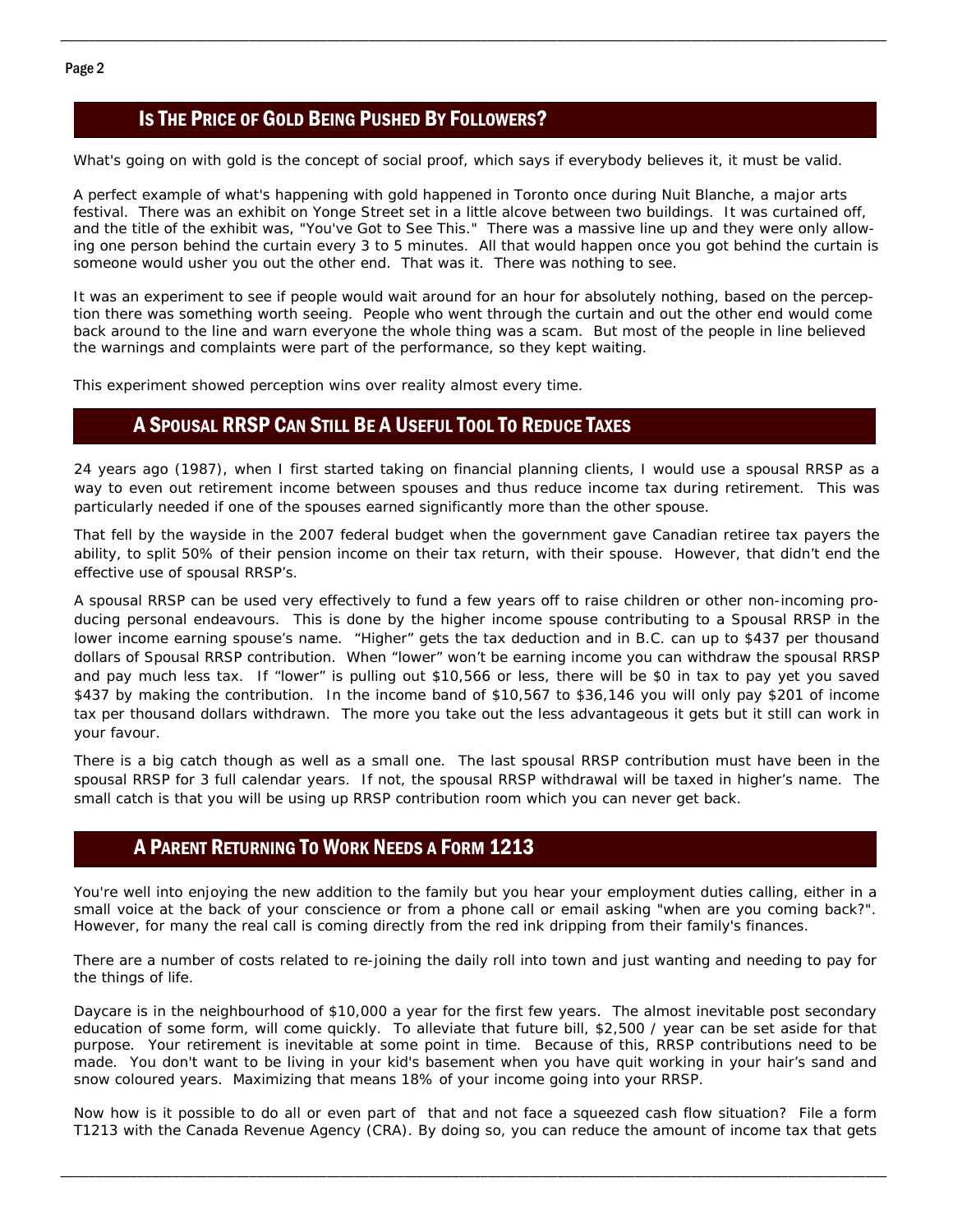*(Continued from page 2)* 

deducted from each paycheque.

You can complete the "Child care expenses" section of the form for the \$10,000 you are spending on child care expenses. You can also claim the RRSP contributions you are starting. The tax department will authorize your employer to reduce the amount of income tax deducted from each paycheque. That is, instead of getting a tax refund in the spring of each year, you will get part of these refunds back on every paycheque throughout the year.

\_\_\_\_\_\_\_\_\_\_\_\_\_\_\_\_\_\_\_\_\_\_\_\_\_\_\_\_\_\_\_\_\_\_\_\_\_\_\_\_\_\_\_\_\_\_\_\_\_\_\_\_\_\_\_\_\_\_\_\_\_\_\_\_\_\_\_\_\_\_\_\_\_\_\_\_\_\_\_\_\_\_\_\_\_\_\_\_\_\_\_\_\_\_\_\_\_\_\_\_\_\_\_\_\_\_\_\_\_\_\_\_\_\_\_\_\_\_

The deductions and non-refundable tax credits you're entitled to claim on form T1213 include RRSP contributions, child care expenses, support payments, employment expenses, carrying charges and interest expenses on investment loans and various other deductions for such things as charitable donations or rental losses from real estate.

Don't feel like completing the form T1213? Well then, the extra taxes you pay are essentially an interest-free loan to the government. You only collect on this loan when the government sends you a tax refund. Fill in form T1213, however, and you'll cut your interest-free loans to a minimum. This, in turn, will raise your cash flow, every month. You can find the T1213 form right at the bottom of this webpage http://careyvandenberg.com/paperwork.php

Note: The T1213 isn't just for a parent returning to work. If you find you get tax refunds every year you should be submitting this form so you too can increase your monthly cash flow and end the interest free loan to the government.

#### PREFERRED SHARES FOR HIGH, INCREASING, TAX EFFECTIVE, DIVIDEND INCOME

At some point, rather than your work providing you an income you will be relying on the assets you have accumulated to provide your income. The base of your income when you decide not to work for a living anymore (or at least, cut back on work) will come from CPP and when you are 65 OAS. That can add up to a maximum of \$1,486.85 per month. On top of that you may have a company pension however if you don't, or that won't add up to enough you'll need income from your portfolio.

If you have non-registered assets (non RRSP, RRIF, LIF, TFSA), you will want this income to be very tax effective and you will want this income to grow. Underneath all of that I know you want it to be stable. One ideal way to do that is with a preferred share portfolio.

Most preferred shares pay a fixed rate dividend and have no set term. In other words, your income won't really increase. These are known as "perpetual" preferreds.

Fixed reset preferred shares however also pay a fixed dividend but for a period of 5 years. At the end of that time the dividend gets "reset" to a new rate. The rate is commonly set as a spread over the prevailing yield on a Government of Canada 5 year bond. Because of this, these offer the potential for higher income in the event of rising interest rates.

Interest rates, for the foreseeable future, don't seem to be going anywhere so you should at least look at having a portion of your portfolio invested in preferred shares to replace some of your low interest paying, highly taxed Canada Savings Bonds, Government of Canada Bonds, GIC's, Savings Accounts etc.

#### WEB GEMS

**Microsoft Answers**— I am a Microsoft user for a lot of my technology needs. Tech stuff in general can be finicky and need a lot of fine tuning. Overall, I've been quite happy with the availability of Microsoft tech support in getting significant issues resolved. When it is a smaller but no less frustrating issue the resources on www.answers.microsoft.com/en-us can be really helpful. Generally, I'll post my problem and its details and within 24 hours I have someone asking questions of me so they can get a better understanding of the issue. A few posts back and forth and I often have the solution.

**Voyage.gc.ca**— This is Canada's Foreign Affairs site which will provide you with information on the stability of a particular country you are looking at and will indicate any travel warnings. A must go to site for the traveller.

\_\_\_\_\_\_\_\_\_\_\_\_\_\_\_\_\_\_\_\_\_\_\_\_\_\_\_\_\_\_\_\_\_\_\_\_\_\_\_\_\_\_\_\_\_\_\_\_\_\_\_\_\_\_\_\_\_\_\_\_\_\_\_\_\_\_\_\_\_\_\_\_\_\_\_\_\_\_\_\_\_\_\_\_\_\_\_\_\_\_\_\_\_\_\_\_\_\_\_\_\_\_\_\_\_\_\_\_\_\_\_\_\_\_\_\_\_\_